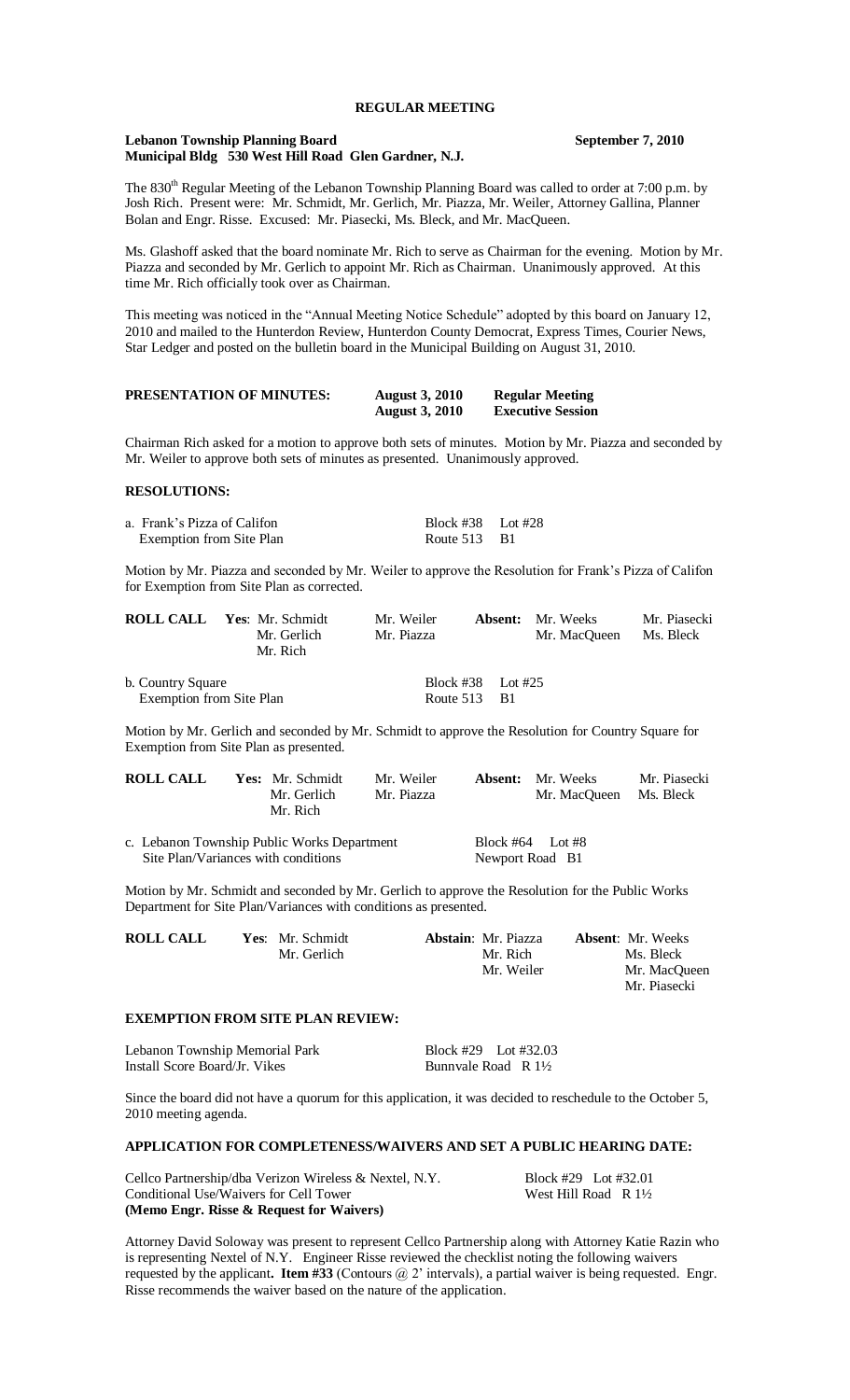### **Lebanon Township Planning Board September 7, 2010 Page 2**

**Item #35** (existing streets, watercourses on property or within 500') a partial waiver is being requested. Engr. Risse recommends the waiver based on the nature of the application. Item **#42** (Existing wells/septic systems on property & within 100') a waiver is being requested, Item **#43** (Location of flood hazard areas, wooded areas, right of ways) a waiver is being requested, Item **#45** (Environmental Inventory Plan), waiver being requested, Item **#48** (Parking requirement calculations & location of parking) a waiver is being requested, **Item #56** ((Public utility letters) waiver being requested, **Item #58** (Lighting plan) a waiver is being requested. Engineer Risse said that he recommends approving the waiver requests by the applicant including the 2 partial waivers. Engineer Risse also stated that he recommends deeming the application complete and setting a public hearing date. Planner Bolan had no comments regarding deeming the application complete at this time. Motion by Mr. Weiler and seconded by Mr. Gerlich to deem the application complete and granting the waivers including the two partial waivers. Unanimously approved.

Chairman Rich asked Ms. Glashoff for a public hearing date. Ms. Glashoff offered October 5<sup>th</sup> at 7:30 p.m. The applicant agreed to the date. Attorney Gallina announced to the public present that the public hearing for Cellco Partnership will be held on Tuesday October  $5<sup>th</sup>$  at 7:30 p.m.

# **APPLICATION FOR COMPLETENESS/SET PUBLIC HEARING IF P.B. APPLICABLE:**

| Garden Solar, LLC                        | Block $#3$ Lot $#5$    |  |
|------------------------------------------|------------------------|--|
| Site Plan/Possible Use Variance          | Buffalo Hollow Road B2 |  |
| (Memo Engr. Risse & Request for Waivers) |                        |  |

Attorney Walter Wilson was present to represent the applicant Garden Solar, LLC. Attorney Wilson stated they are here this evening to be deemed complete and set a public hearing date. Attorney Gallina informed Attorney Wilson that this application doesn't fit the definition of Essential Service and proceeded to read from the Ordinance (Section 400-4) under definitions. Attorney Wilson said they view it as an electrical system which will be connected to the grid to provide for adequate service to the zone to provide service to the neighborhood by the utility company.

Planner Bolan said we had the same issue come up many years ago with cell towers. Chairman Rich asked Attorney Gallina for his recommendation. Attorney Gallina stated this application belongs before the Board of Adjustment. The board has a Review Committee who will review this application. It has already been reviewed by both the board's professionals. Ms. Glashoff said she will contact the Zoning Board Review Committee to set up a meeting. Ms. Glashoff offered the October  $27<sup>th</sup>$  date to Attorney Wilson to appear before the Zoning Board. At the conclusion of the board's discussion, Attorney Wilson thanked the board for their input and will reapply to the Board of Adjustment.

## **ITEMS FOR DISCUSSION:**

## **a. Alternative Energy Ordinance** – Planner Bolan

Planner Bolan went over the last two revisions from the August 4<sup>th</sup> meeting. The first revision was under Wood Burning Furnaces Page 2 (D) regarding setbacks. They were revised and the other revision was for Wind Mills going from 25 acres to 10 acres. Chairman Rich asked for comments from the board and stated this has been a very difficult ordinance. Being no comments from the board, motion by Mr. Schmidt and seconded by Mr. Weiler to approve the revisions as presented and to send the ordinance to the Township Committee for Introduction and Public Hearing. Unanimously approved.

b. **Time of Decision** takes affect 5/11 do we need to amend any ordinances to be in compliance with new law. Ms. Glashoff said she put this on the agenda because if we needed to amend an ordinance she didn't want the board to over look anything and asked Planner Bolan if he had a chance to look the information over. Planner Bolan said no. The consensus was we didn't need to do anything.

#### **c. Butler Park Zoning from Zoning Officer Memo dated July 28, 2010**

Planner Bolan said we do not get a lot of variances from the Butler Park area. The zoning in that area is R 1½. The only zoning we have for small lots is the R15 zone. Planner Bolan noted that when variances for the same thing are constantly coming before the board, they would make a recommendation to the Planning Board a change in the ordinance. The Zoning Board has not had a lot of variance requests for the Butler Park area. Planner Bolan did not see any rationale for changing the zoning. At the conclusion of the board's discussion, it was decided not to recommend changing the zoning in Butler Park to the Township Committee.